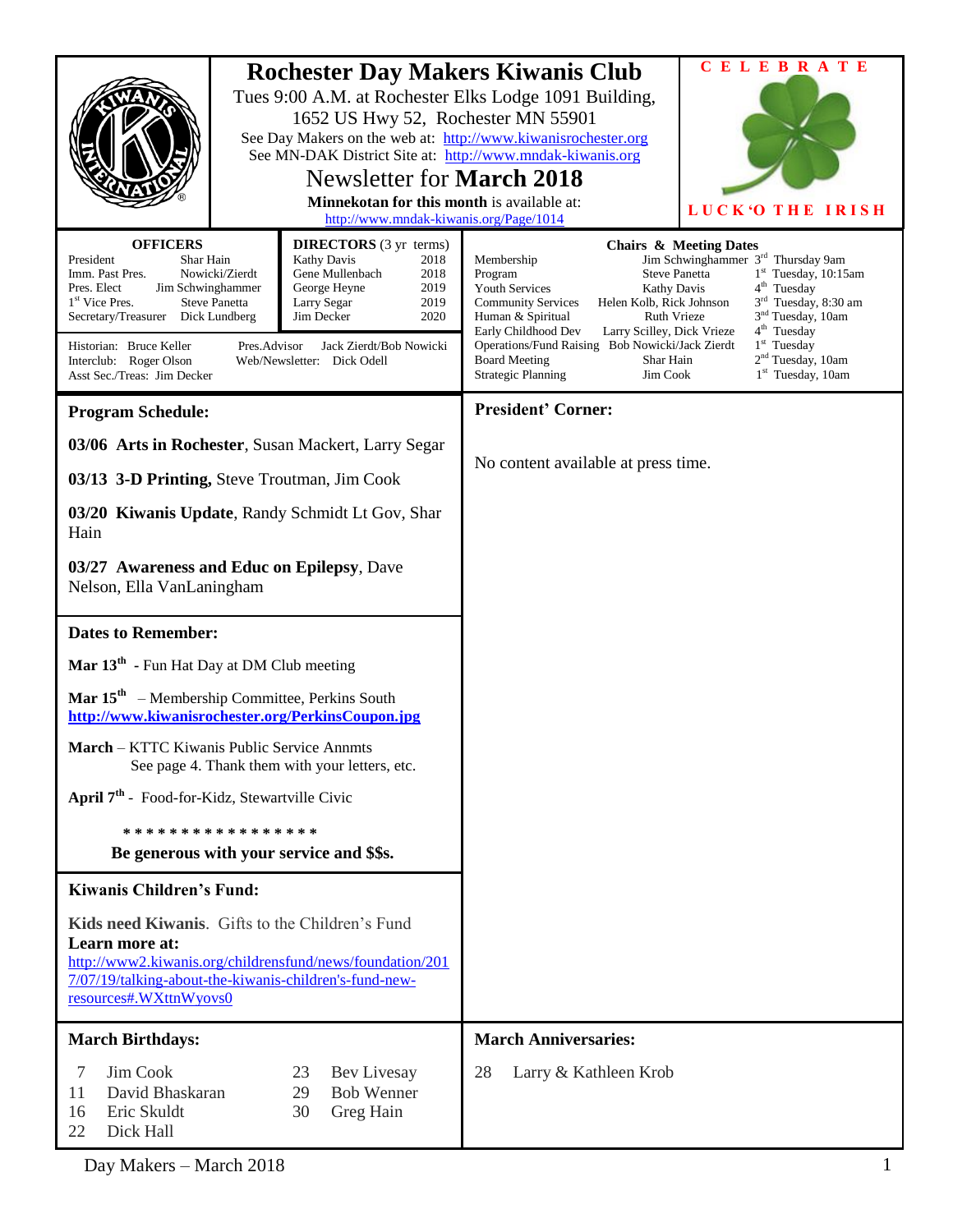### **Secretary/Treasurer's Report – 02/13/2018**

| <b>Bank Balance 1/31/2018:</b> | \$13,228.00  |
|--------------------------------|--------------|
| <b>Bike Repair Fund:</b>       | 84.21<br>SS. |
| <b>Charitable Account</b>      | \$3,293.58   |
| Administrative Fund:           | \$4,167.89   |
| Service Fund:                  | \$5,682.32   |

**January Service Hour Statistics:** 475 hours by 30 members, 49% Participation.

### **January Board Meeting Summary**

The board continued its discussion on Corporate Membership. The entire business organization is registered with Kiwanis International as a member of our club. The corporation, or business, designates a representative to attend meetings, fundraisers and service projects. The representative can hold board or officer positions. The representative pays club dues, or the business may choose to pay dues on behalf of the representative. Adult & Teen Challenge is interested in Corporate Membership, and may be our first Corporate Member.

The board discussed the status of building a new club in Kasson/Mantorville. No one seems to know what, if anything, has happened since the survey of the communities last fall

The table plaques, promoting our club, were placed on tables at Perkins South on February 1, and will be there for the month.

The board discussed the new member fee. Since the club was formed, a one-time new member fee of \$30 has been assessed to new members to compensate the club for the expenses of initiation (pin, hat, badges etc.). The board discussed whether this cost be budgeted, and thus eliminated, for our three recent new members, and all future new members. The board took action to add a new line to the budget of \$100 to cover the cost of new member supplies, and eliminate the new member fee for this Kiwanis year, and future years.

The board discussed our current practice of prorating quarterly dues for new members. The board decided to begin a new members dues at next due date (first day of October, January, April, and July).

The K-Kids at Harriet Bishop School doing a "Hat Day" fund raiser for a "Buddy Bench" for their playground.

Continued next column  $\rightarrow$ 

They have not asked for any help, however, the board thought we could help them out by doing a "Hat Day" also. So, at our **March 13th** Kiwanis meeting, wear a hat, and throw in a dollar. We can have some fun, and help them out too.

# **COMMITTEE REPORTS**

**Community Service-** No major projects currently. We are looking for more participation at Community Food Response (CFR) and Meals on Wheels.

**Human & Spiritual Values-** Two sympathy cards and two get-well cards have been sent recently.

**Membership-** Two new members have been inducted recently. Membership is now 61. Committee meets the third Thursday of each month at Perkins South. All members are welcome.

**Operations/Social Media/Web Site/Fund Raising-** The Day Makers Facebook page is up and running. The committee is now concentrating on the club web site. Our club's share of the Hockey Festival proceeds should be distributed to us soon.

### **Strategic Planning -**

**Youth Services-** Century HS Scholarship applications will be coming up soon. A date for the Century Key Club retreat has not been established at this time.

### **Richard E. Lundberg,** Secretary

# **K-Kids Harriet Bishop:** Fun Hat Day

The Harriet Bishop K Kids are going to buy a buddy bench for their school playground. The buddy bench will be used by any student who would like to be joining in and having fun with other students. They will be immediately asked to play with the others!! Such a great idea!!!

To start to earn the money to pay for this buddy bench they sponsored a hat day at their school. Everyone could wear a hat or cap that day in school, but they had to pay a price to do it. They earned almost \$350.00. The teachers took part too.



I've asked our Kiwanis board if we could help them by having our own a hat day on MARCH 13th. So please wear a hat to our meeting and help the K Kids!!!

 **Helen Kolb**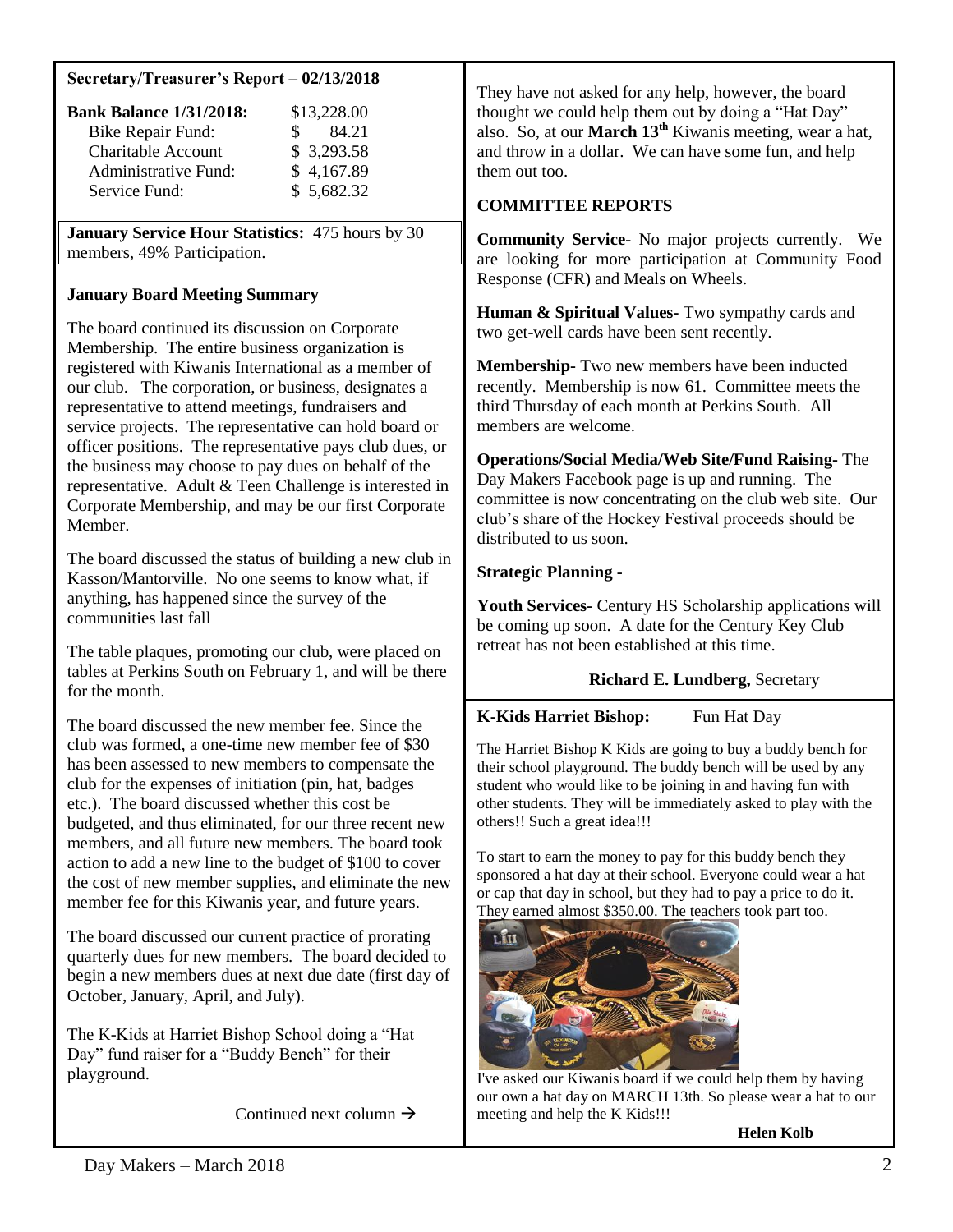# **Riverside K-Kids:**

Riverside K-Kids met Monday, February 26, to make something for the Women's Shelter. **Message Strips** were selected after Leader, Jody Peterson, explained what the Women's Shelter is and explained how and why they need something to elevate their outlook, strips of paper were prepared and taped to water bottles. On the strips were messages printed saying "Have a Great Day", "Smile", "We Care", "Hugs" and "We are amazing".



Usually as mothers and children leave the Shelter, they take a bottle of water with them. These messages go along as a "picker upper". It did not take a lot of kid power to do a case of bottles.



A clever idea to make **Love Bug Toys** was done in pairs directed by Day Maker, Helen Kolb. Colored yarn was used, wrapped around a framework of cardboard to provide the body of the Love Bug. The yarn was attached to a paper cup with a hot glue gun operated by Day Maker, Herb Erickson.

Continued next column  $\rightarrow$ 



The final touch was 2 eyes also attached by hot glue. The kids were very attentive and everyone was in good spirits as we finished a positive effort. It was similar to the Valentine's project for the nursing home a few weeks earlier.

**Curt Pearson K-Kids Advisor**



**Barefoot Santa:** Thank You Day Makers

Dick and Deedee Odell wish to thank the Rochester Day Makers Club and artist Bob Nowicki for the thank you gift of two "Barefoot Santas".



Newsletter and Handbell Ringer Santas.



Many Thanks …… **Dick and Deedee Odell**